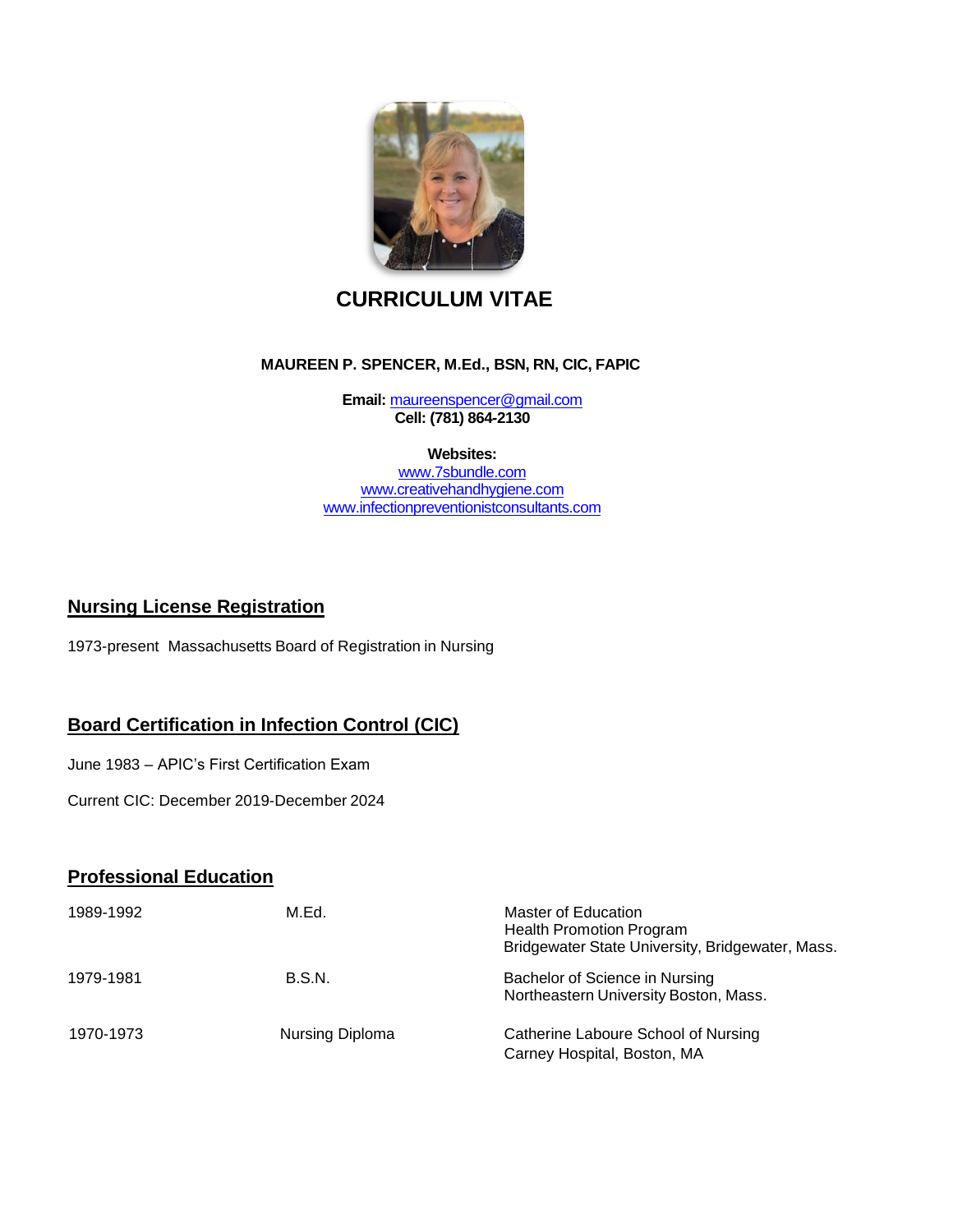# **Infection Control Training/Certification - Harvard Medical School, Boston, Mass**

| November, 1993 & 1995 | Certificate | Nosocomial Infectious Diseases and Hospital Epidemiology |
|-----------------------|-------------|----------------------------------------------------------|
| October, 1985         | Certificate | Nosocomial Infectious Diseases and Hospital Epidemiology |

# **Special Lectures and Honors**

| September 5 2019 | Paul Fremont-Smith Annual Lectureship - Medical and Orthopedic Grand Rounds, New<br>England Baptist Hospital, Boston, MA                                                                           |
|------------------|----------------------------------------------------------------------------------------------------------------------------------------------------------------------------------------------------|
| April 11 2019    | Shirley Bradley Research Award, APIC New England Chapter                                                                                                                                           |
| June 2017        | Awarded the APIC Fellow designation FAPIC                                                                                                                                                          |
| June 2012        | Selected as a "Who's Who in Infection Control and Prevention" Infection Control Today                                                                                                              |
| June 2007        | Selected as one of the 2007 APIC Hero of Infection Prevention Award<br>APIC Annual Conference, San Jose, Ca.                                                                                       |
| June 1990        | Selected 1990 APIC "Carole DeMille Award" for excellence, vision and leadership in the<br>practice of infection control. Award lecture presentation at the 1990 APIC Conference,<br>Washington, DC |

# **Scientific Advisory Boards**

| 2021-present | Zurex Pharma                 |
|--------------|------------------------------|
| 2020-present | Viven Health Education       |
| 2020-present | Infection Reduction Partners |
| 2017-present | <b>Cdiff Foundation</b>      |
| 2020         | Synexis Biodefense           |
| 2012         | Molnlycke                    |
|              |                              |

### **Speaker's Bureaus**

| 2006-present | <b>J&amp;J Ethicon</b> |
|--------------|------------------------|
| 2021-present | Stryker/Sage           |
| 2020-2021    | Eloquest               |
| 2018-2021    | Aerobiotix             |
| 2012-2019    | Carefusion             |
| 2006-2016    | Cepheid                |

# **Infection Preventionist Experience**

| November 2020 - present      | Infection Preventionist Consultant                                                                                             |
|------------------------------|--------------------------------------------------------------------------------------------------------------------------------|
|                              | Commonwealth Medicine, UMass Chan Medical School                                                                               |
|                              | 333 South Street, Shrewsbury, Massachusetts 01545-2732                                                                         |
| January 2020 – present       | CEO, Infection Preventionist Consultants                                                                                       |
|                              | 3 Pratt Street                                                                                                                 |
|                              | Halifax, MA 02338                                                                                                              |
|                              | www.infectionpreventionistconsultants.com                                                                                      |
| January 2017 - December 2019 | Director, Clinical Education and Implementation<br>Accelerate Diagnostics<br>3950 S. Country Club Road<br>Suite 470, 4th Floor |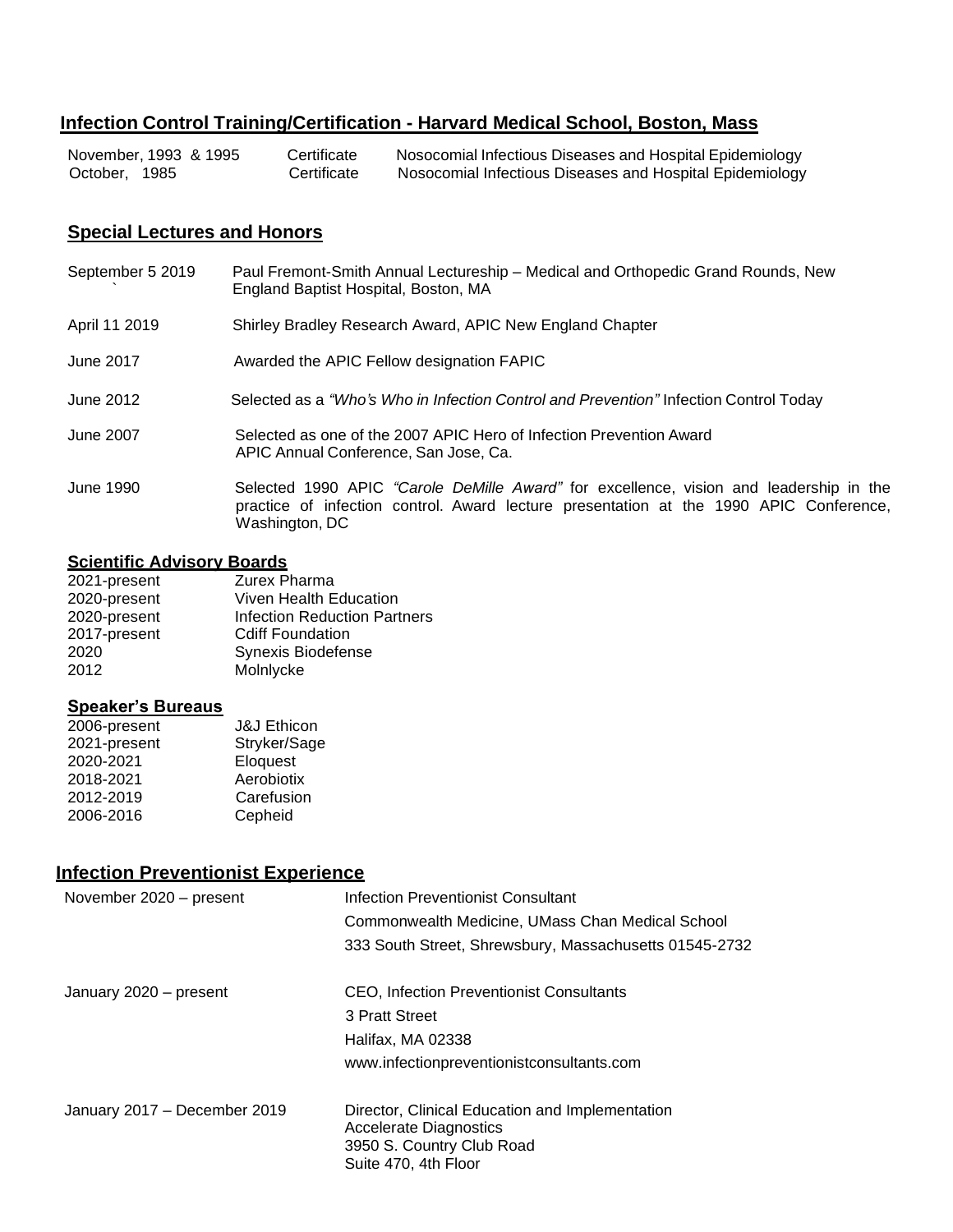|                             | Tucson, Arizona 85714                                                                                                               |
|-----------------------------|-------------------------------------------------------------------------------------------------------------------------------------|
| January 2011 - January 2017 | Corporate Director, Infection Prevention<br>Universal Health Services, Inc.<br>367 South Gulph Road<br>King of Prussia, PA 19406    |
| Aug, 2003-Dec 2010          | <b>Infection Control Manager</b><br>New England Baptist Hospital<br>125 Parker Hill Avenue<br>Boston, MA. 02120                     |
| Mar, 1996 - Aug, 2003       | Legal Nurse Consultant in Infection Control<br>Palm Beach Consultants, West Palm Beach, Fl. Weissman<br>and Associates, Boston, Ma. |
| August 1985 - Mar, 1996     | Director, Infection Control Unit<br>Massachusetts General Hospital<br>55 Fruit Street - Clinics 131<br>Boston, Mass. 02114          |
| July, 1978 - August, 1985   | Nurse Epidemiologist in Infection Control<br><b>Veterans Administration Medical Center West</b><br>Roxbury, Mass.                   |
| Sep 1973 - August 1985      | <b>Infection Control Nurse</b><br><b>Carney Hospital</b><br>Dorchester, MA                                                          |
| June 1968 - May 1973        | Microbiology Laboratory Technician (PT while in<br>high school and nursing school)<br><b>Boston City Hospital</b><br>Boston, MA     |
| <b>Faculty Appointments</b> |                                                                                                                                     |
| August 2008 - April 2019    | Lecturer - Community Nursing Program Simmons<br>College - School of Nursing Boston, MA                                              |
| Sept, 1994 - 2000           | Assistant Professor<br>MGH Institute for Health Professionals<br>Graduate Nursing Program, Boston, Mass.                            |
| Sept, 1985 - 1994           | Lecturer - Infection Control<br>MGH Institute for Health Professionals<br>Graduate Nursing Program, Boston, Mass.                   |

# **Committees and Task Forces**

| 2019-present | Co-Chair, Junior Infection Fighters, C Diff Foundation                         |
|--------------|--------------------------------------------------------------------------------|
| 2012-2013    | Health Trust Purchasing Group (HPG) - Infection Prevention Task Force          |
| 1992-1993    | American Hospital Association - Technical Panel on Infections within Hospitals |
| 1991         | American Hospital Association - Task Force on Bloodborne Pathogen Standard     |
| 1992-1993    | American Hospital Association - Expert Advisory Panel - JCAHO Standards        |
| 1991-1995    | Biosafety Committee - Northeastern University, Boston, Mass.                   |
|              | Advisory Committee on HIV Transmission through Medical Devices, Mass. D"PH     |
| 1988-1989    | AIDS Advisory Group -- Massachusetts Hospital Association                      |

# **Professional Associations**

| 1974-present | Association for Professionals in Infection Control (APIC) |
|--------------|-----------------------------------------------------------|
| 2017-present | Infectious Disease Society of America (IDSA)              |
| 2012-present | Association for Peri-Operative Registered Nurses (AORN)   |
| 2015-present | Society of Healthcare Epidemiologists of America (SHEA)   |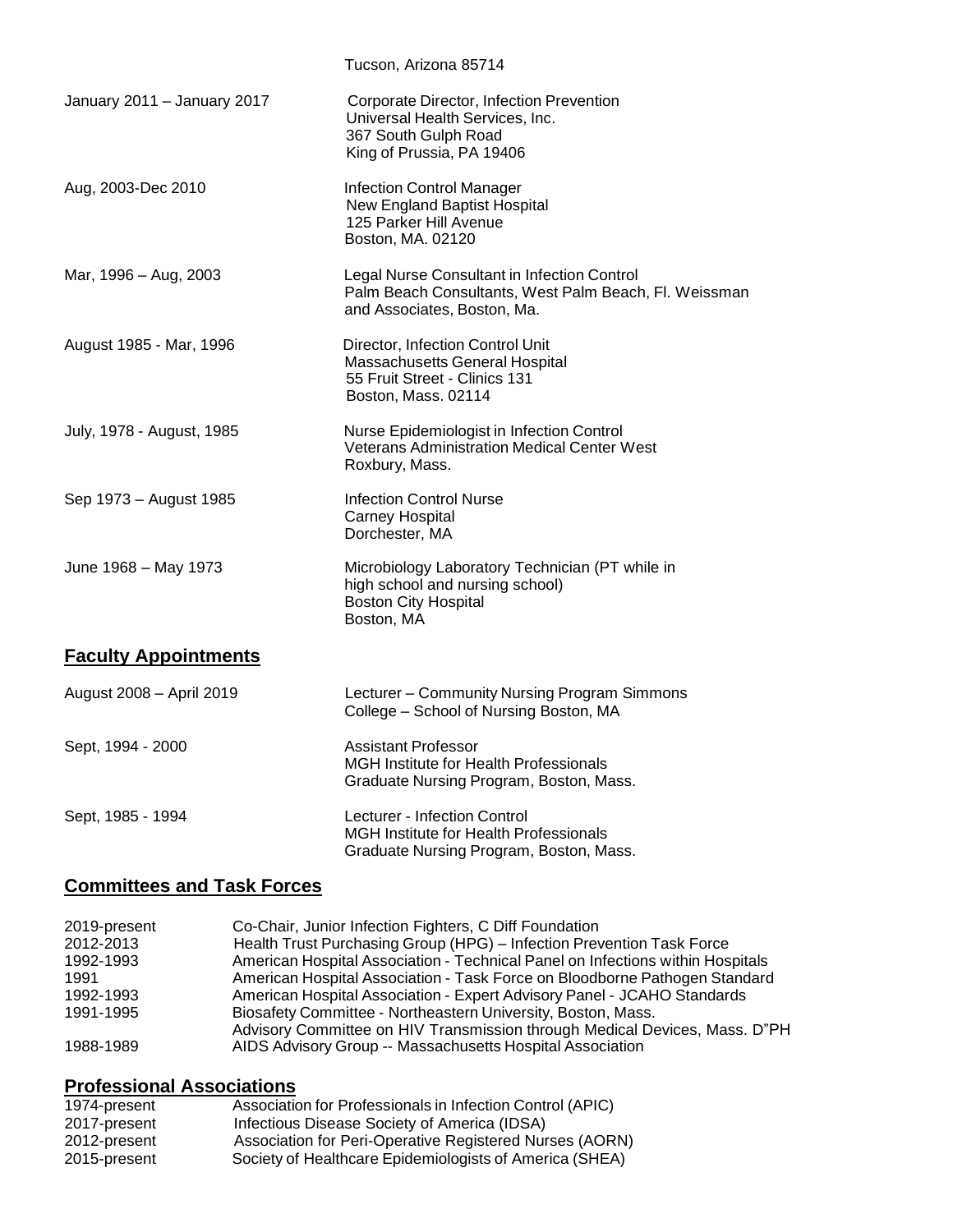| American Association of Medical Instrumentation (AAMI)<br>2015-2019<br>2017-2019<br>Infection Prevention Association of Canada (IPAC)<br>2017-2019<br>American Association of Critical Care Nurses (AACN)<br>2017-2019<br>American Society of Microbiology (ASM)<br>APIC Education Committee - Products Review Team<br>2007-2010<br>2007-2010<br>APIC Surgical Site Infections - National Seminar Speaker<br>2007-2010<br>Communications Director, APIC New England Chapter<br>Governmental Affairs Director - APIC New England Chapter<br>2006-2007<br>2005<br>Member, APIC Product Team<br>1992<br>Member, APIC Guidelines Committee<br>1989-1990<br><b>Member, APIC Education Committee</b><br>Chairman, Task Force on Education Curricula in Infection Control<br>1989-1990<br>1988<br>Member, Membership Committee - APIC New England (NE)<br>Member, Advisory Board - APIC NE<br>1987<br>Coordinator, Boston Local Group of Infection Control Practitioners<br>1985-1988<br>Chairman, Advisory Council - APIC NE<br>1985<br>1981-1984<br>Member, Certification Committee - APIC National<br>1975-1981<br>1981<br>President, APIC - New England Chapter | 2004-present | Coordinator, Boston Local Group of Infection Preventionists            |
|--------------------------------------------------------------------------------------------------------------------------------------------------------------------------------------------------------------------------------------------------------------------------------------------------------------------------------------------------------------------------------------------------------------------------------------------------------------------------------------------------------------------------------------------------------------------------------------------------------------------------------------------------------------------------------------------------------------------------------------------------------------------------------------------------------------------------------------------------------------------------------------------------------------------------------------------------------------------------------------------------------------------------------------------------------------------------------------------------------------------------------------------------------------|--------------|------------------------------------------------------------------------|
|                                                                                                                                                                                                                                                                                                                                                                                                                                                                                                                                                                                                                                                                                                                                                                                                                                                                                                                                                                                                                                                                                                                                                              |              |                                                                        |
|                                                                                                                                                                                                                                                                                                                                                                                                                                                                                                                                                                                                                                                                                                                                                                                                                                                                                                                                                                                                                                                                                                                                                              |              |                                                                        |
|                                                                                                                                                                                                                                                                                                                                                                                                                                                                                                                                                                                                                                                                                                                                                                                                                                                                                                                                                                                                                                                                                                                                                              |              |                                                                        |
|                                                                                                                                                                                                                                                                                                                                                                                                                                                                                                                                                                                                                                                                                                                                                                                                                                                                                                                                                                                                                                                                                                                                                              |              |                                                                        |
|                                                                                                                                                                                                                                                                                                                                                                                                                                                                                                                                                                                                                                                                                                                                                                                                                                                                                                                                                                                                                                                                                                                                                              |              |                                                                        |
|                                                                                                                                                                                                                                                                                                                                                                                                                                                                                                                                                                                                                                                                                                                                                                                                                                                                                                                                                                                                                                                                                                                                                              |              |                                                                        |
|                                                                                                                                                                                                                                                                                                                                                                                                                                                                                                                                                                                                                                                                                                                                                                                                                                                                                                                                                                                                                                                                                                                                                              |              |                                                                        |
|                                                                                                                                                                                                                                                                                                                                                                                                                                                                                                                                                                                                                                                                                                                                                                                                                                                                                                                                                                                                                                                                                                                                                              |              |                                                                        |
|                                                                                                                                                                                                                                                                                                                                                                                                                                                                                                                                                                                                                                                                                                                                                                                                                                                                                                                                                                                                                                                                                                                                                              |              |                                                                        |
|                                                                                                                                                                                                                                                                                                                                                                                                                                                                                                                                                                                                                                                                                                                                                                                                                                                                                                                                                                                                                                                                                                                                                              |              |                                                                        |
|                                                                                                                                                                                                                                                                                                                                                                                                                                                                                                                                                                                                                                                                                                                                                                                                                                                                                                                                                                                                                                                                                                                                                              |              |                                                                        |
|                                                                                                                                                                                                                                                                                                                                                                                                                                                                                                                                                                                                                                                                                                                                                                                                                                                                                                                                                                                                                                                                                                                                                              |              |                                                                        |
|                                                                                                                                                                                                                                                                                                                                                                                                                                                                                                                                                                                                                                                                                                                                                                                                                                                                                                                                                                                                                                                                                                                                                              |              |                                                                        |
|                                                                                                                                                                                                                                                                                                                                                                                                                                                                                                                                                                                                                                                                                                                                                                                                                                                                                                                                                                                                                                                                                                                                                              |              |                                                                        |
|                                                                                                                                                                                                                                                                                                                                                                                                                                                                                                                                                                                                                                                                                                                                                                                                                                                                                                                                                                                                                                                                                                                                                              |              |                                                                        |
|                                                                                                                                                                                                                                                                                                                                                                                                                                                                                                                                                                                                                                                                                                                                                                                                                                                                                                                                                                                                                                                                                                                                                              |              |                                                                        |
|                                                                                                                                                                                                                                                                                                                                                                                                                                                                                                                                                                                                                                                                                                                                                                                                                                                                                                                                                                                                                                                                                                                                                              |              | Member, Task Analysis Study: Certification Board for Infection Control |
|                                                                                                                                                                                                                                                                                                                                                                                                                                                                                                                                                                                                                                                                                                                                                                                                                                                                                                                                                                                                                                                                                                                                                              |              |                                                                        |
|                                                                                                                                                                                                                                                                                                                                                                                                                                                                                                                                                                                                                                                                                                                                                                                                                                                                                                                                                                                                                                                                                                                                                              |              |                                                                        |

# **Publications**

- Edmiston C, Bond-Smith G, Spencer M, et all. Assessment of risk and economic burden of surgical site infection (SSI) posthysterectomy using a U.S. longitudinal database. Surgery. December 2021.
- Morikane, K. Russo L, Lee K, Chakravarthy M, Ling M, Saguil E, Spencer M, et al. Expert commentary on the challenges and opportunities for surgical site infection prevention through implementation of evidence‑based guidelines in the Asia–Pacific Region. Antimicrobial Resistance and Infection Control. April 2021.
- Leaper D, Chantal H, Spencer M, et al. Assessment of the Risk and Economic Burden of Surgical Site Infection Following Colorectal Surgery Using a US Longitudinal Database: Is There a Role for Innovative Antimicrobial Wound Closure Technology to Reduce the Risk of Infection? Diseases of Colon and Rectum Journal, Oct 2020.
- Hollenbeak CS, Spencer M, Schilling AL et al. Reimbursement Penalties and 30-Day Readmissions Following Total Joint Arthroplasty. Journ Bone Joint Surg. Jul 2020
- Edmiston C, Lavin P, Spencer, M. et al. Antiseptic efficacy of an innovative perioperative surgical skin preparation: A confirmatory FDA phase 3 analysis. ICHE March 2020.
- Spencer M. How Clean Is Your OR Air? Outpatient Surgery October 2019.
- Barnes S, Spencer M. A Review of the Rationale and Evidence in Support of Strategic Universal Nasal Decolonization as an Emerging Standard of Care. American Journal of Medical Quality. 2019
- Spencer M. Practical benefits and clinical Effectiveness of using mobile laminar air products and air purification device. Outpatient Surgery. October 2019
- Spencer M, Kelly LA. Cleaning Up the Mess: Could a New Type of Patient Bath Basin Turn the Tide of HAIs? Infection Control Today. October 2019
- Edmiston C, Spencer M, et al. Assessment of a novel antimicrobial surface disinfectant on inert surfaces in the intensive care unit environment using ATP-bioluminesence assay. AJIC Oct 2019
- Murrell J, Hamilton E, Johnson H, Spencer M. Influence of a visible-light continuous environmental disinfection System on microbial contamination and surgical site infections in an orthopedic operating room. AJIC Jan 2019
- Spencer, M. 6 Ways to Stamp Out Superbugs. Outpatient Surgery. Dec 2018
- Edmiston C, Spencer, M, Leaper D. Antiseptic Irrigation as an Effective Interventional Strategy for Reducing the Risk of Surgical Site Infections. Surgical Infections Nov 2018
- Nassof R, Spencer M, Wayre K. Developing the Case for Implementation of of Operating Room Air Decontamination Technology for Orthopedic Surgery. Infection Control Today. September 2018
- Spencer M, Perioperative hair removal: A review of best practice and a practice improvement opportunity. Journal of Perioperative Practice, April 2018
- Spencer M, Air disinfection in an inpatient pharmacy using a shielded ultraviolet C system: a tertiary care hospital's success story. Healthcare Facilities Today, April 201
- Spencer M, et al. A model for choosing an automated ultraviolet-C disinfection system and building a case for the C- Suite: Two case reports. AJIC 2017
- Spencer M, et al. Treating Hospital Air: A Corporate Infection Prevention Director's Answer to the Problem of Air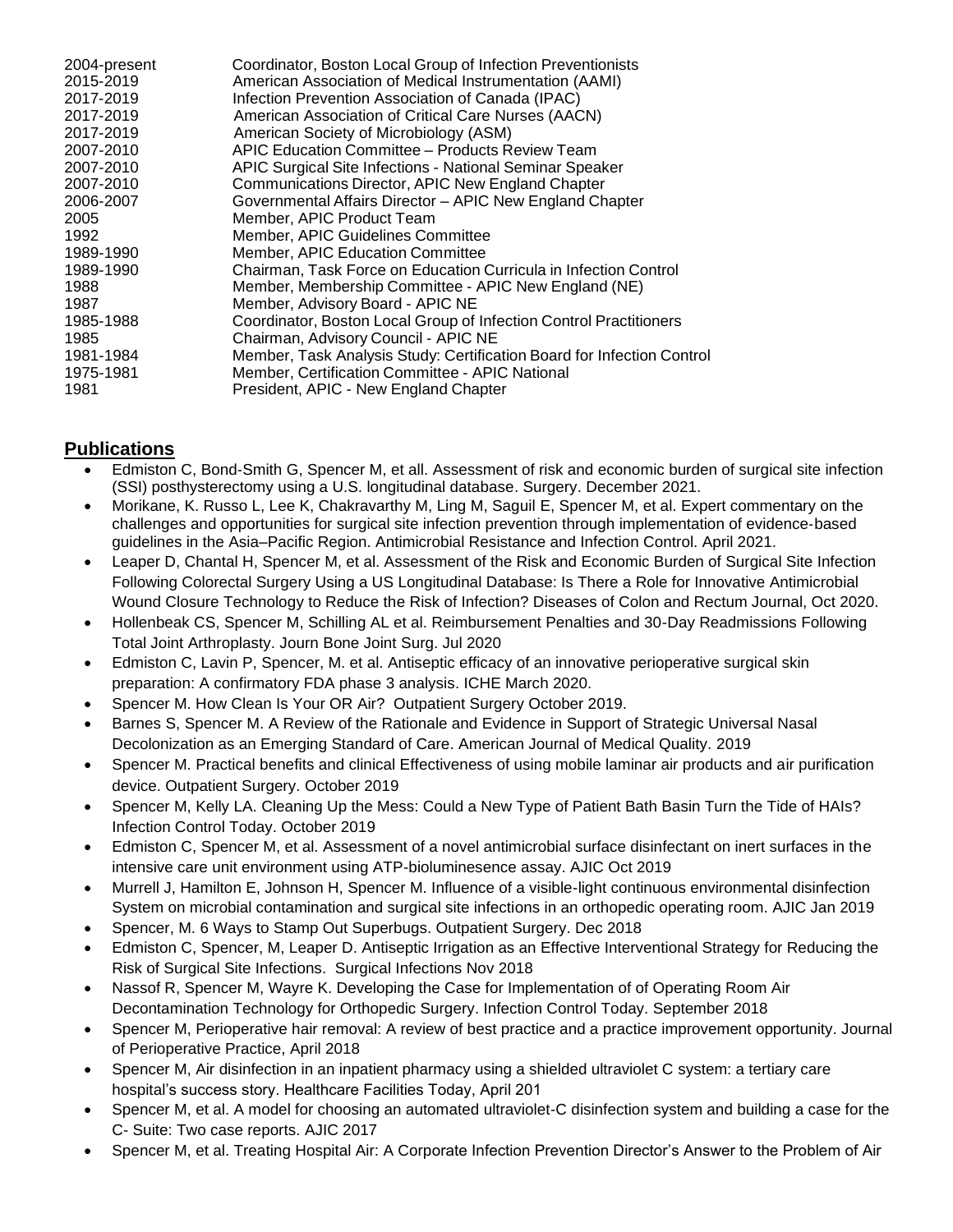Contamination. Infection Control Today 2017

- Edmiston C, Leaper D, Spencer M, et al. Considering a new domain for antimicrobial stewardship: Topical Antibiotics in the Open Surgical Wound AJIC 2017
- Spencer M. Overview of Recent Issues and Advances in Infection Prevention AORN Journal Dec 2016
- Edmiston C, McComack R, Sinski S, Spencer M, Lee C. Hair Removal in the Era of the Surgical Care Improvement Project: Can Innovative Technology Allow for Effective Hair Removal in the Operating Room? AORN 2016
- Humphreys H, Becker K, Dohmen P, Petrosillo N, Spencer M et al. Staphylococcus aureus and surgical site Infections benefits of screening and decolonization before surgery. Journal of Hospital Infection 2016
- Spencer M, et al. A model for choosing an automated ultraviolet-C disinfection system and building a case for the C-suite: Two case reports. AJIC Dec 2016
- Edmiston C, Ledeboer N, Buchan B, Spencer M, Seabrook G, Leaper D: Is Staphylococcal Screening and Suppression an Effective Interventional Strategy for Reduction of Surgical Site Infection? Surgical Infections. Volume 17, Number 2, 2016
- Edmiston C, Cheong L, Spencer M, et al. Evidence for the Preadmission Shower in a Perioperative Surgical Care Bundle: A Standardized Strategy for Achieving Maximal Skin Surface Concentrations of Chlorhexidine Gluconate (CHG). JAMA Surgery, 2015.
- Edmiston C, Ledeboer N, Spencer M, et al. Is Active Staphylococcal Surveillance an Effective Interventional Strategy for Preempting the Risk of Surgical Site Infection?
- Barnes S, Spencer M. Reliable Design of Infection Prevention Programs. Infection Control Today, September 2015
- Edmiston C, Lee C, Spencer M, et al. Evidence for the Preadmission Shower in a Perioperative Surgical Care Bundle: A Standardized Strategy for Achieving Maximal Skin Surface Concentrations of Chlorhexidine Gluconate (CHG). JAMA Surgery. August 2015
- Lewis B, Spencer M, Edmiston C et al. Assessment of an innovative antimicrobial surface disinfectant in the operating room environment using adenosine triphosphate bioluminescence assay. American Journal of Infection Control 43 (2015) 283-5
- Mitchell A, Spencer M, Edmiston C. Role of healthcare apparel and other healthcare textiles in the transmission of pathogens: a review of the literature. Journal of Hospital Infection (2015)
- Spencer M, Edmiston C. The Role of the OR Environment in Preventing Surgical Site Infections. AORN Journal December 2014
- Edmiston C, Spencer M. Endoscope Reprocessing in 2014: Why Is the Margin of Safety So Small? AORN Journal. December 2014.
- Edmiston C, Spencer M.Key Issues in Infection Prevention: An Overview. AORN Journal, Dec 2014
- Edmiston C, Spencer M. Patient Care Interventions to Help Reduce the Risk of Surgical Site Infections. AORN Journal December 2014
- Edmiston C, Spencer M. Going Forward: Preventing Surgical Site Infections in 2015. AORN Journal. Dec 2014
- Barnes S, Spencer M, et al: Surgical Irrigation. American Journal of Infection Control. May 2014
- Edmiston C, Krepel C, Edmiston S, Spencer M, et al. Empowering Surgical Patient: A Randomized Prospective Analysis of an Innovative Strategy for Improving Patient Compliance to the Preadmission Showering Protocol Journal of American College Surgeons, Jan 2014
- Edmiston C, Ledeboer N, Buchan C, Spencer M, et al: Is Active Staphylococcal Surveillance an Effective Interventional Strategy for Preempting the Risk of Surgical Site Infection? Surgical Infections, in press.
- Edmiston C, Spencer M, Lewis B, Kellie R, et al: Reducing the Risk of Surgical Site Infections: Did We Really Think SCIP Was Going to Lead Us to the Promised Land? Surgical Infections, August 2011
- Kim D, Spencer M, et al: Institutional Prescreening for Identification and Eradication of MRSA in Patients Undergoing Elective Orthopaedic Surgery. Journal of Bone and Joint Surgery. August 2010.
- Gulczynski D, Spencer M: Stop SSI in Their Tracks. Operating Nurse, March 2010
- Spencer M. Fighting Infections. AORN Connection March 2010
- Spencer M. Bundling Designed to Push Infections into the Cold. Healthcare Purchasing News Online Jan 2010
- Spencer M. How to Sell Hand Hygiene. Outpatient Surgery, September 2008
- Spencer M. What Lies Beneath? Outpatient Surgery, September 2008
- Spencer M Contributing Author Infection Control Handbook, Joint Commission and APIC 2006
- Spencer M. Working Toward Zero Infections AORN Connection, October 2005
- Spencer M: Update on HIV Exposure in Health Care Workers. Clinical Laboratory Newsletter.Vol.14, No. 5, 1992.
- Spencer M: Education Curricula in Infection Control Task Force Report 1990. APIC News, Vol.9, No. 4, 1990.
- Spencer M: Report of the Infection Control Curriculum Task Force APIC Education Committee. American Journal of Infection Control, Vol.18, No.1, 1990.
- Spencer M. Protecting Yourself During Patient Care. The Chronicle, Nov/Dec, 1987.
- Josa M, Khuri S, Braunwald NS, VanCisin M, Spencer M, Evans D, Barsamian E: Delayed sternal method: An improved method of dealing with complications following cardiopulmonary bypass. The Journal of Thoracic and Cardiovascular Surgery, 91:4, 598-603 1986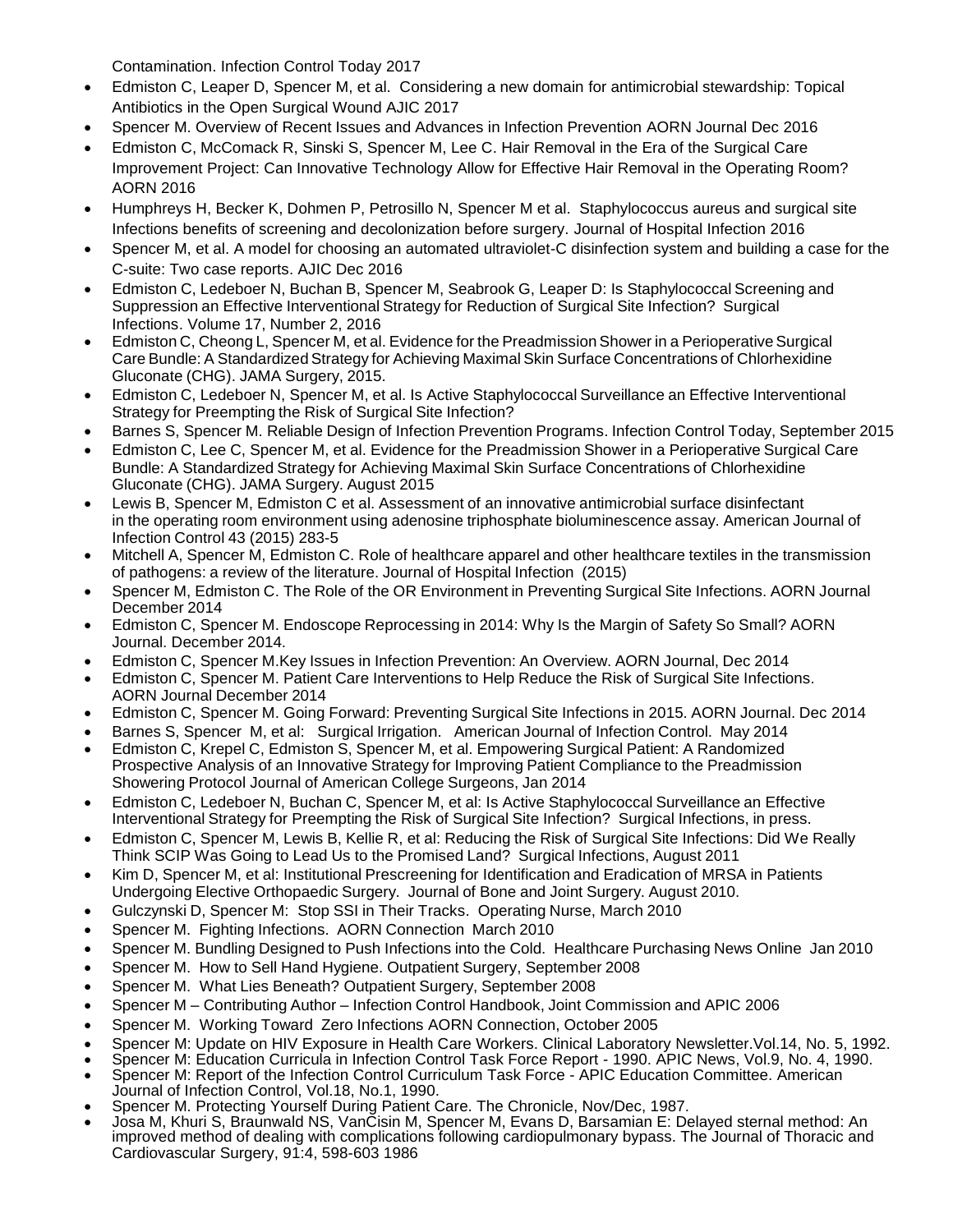### **Oral Abstracts and Poster Presentations**

|           |       | <b>Oral Abstracts and Poster Presentations</b>                                                                                                                                                                                                                                                                                                                                             |
|-----------|-------|--------------------------------------------------------------------------------------------------------------------------------------------------------------------------------------------------------------------------------------------------------------------------------------------------------------------------------------------------------------------------------------------|
| $\bullet$ | 08/21 | Spencer M, Edmiston C. Antiseptic efficacy of an innovative perioperative surgical skin preparation: A                                                                                                                                                                                                                                                                                     |
|           |       | confirmatory FDA phase 3 analysis. AORN Conference 2021 - Orlando, FI                                                                                                                                                                                                                                                                                                                      |
| $\bullet$ | 12/20 | Spencer M, Chopra T, Caralla N, et al. Engaging Middle School Children in the C Diff Foundation's Junior<br>Infection Fighters Program. APIC Virtual Conference Poster presentation. December 2020.                                                                                                                                                                                        |
| $\bullet$ | 05/19 | Spencer M, Sutton J, et al. Making the Business Case for a Fast Diagnostic Platform for Bloodstream<br>Infections with a Clinical Implementation Support Team. IPAC Montreal Canada, May 28 2019                                                                                                                                                                                           |
| $\bullet$ | 11/18 | Spencer M. Using Implementation Science for Fast Phenotypic Diagnostic for Bloodstream Infections<br>and Antimicrobial Stewardship. Bacteriology and Infectious Diseases Conf. ePub poster<br>Amsterdam, Holland                                                                                                                                                                           |
| $\bullet$ | 09/18 | Spencer M. Implementation Science for Fast Diagnostics for Bloodstream Infections and the Role in<br>Antimicrobial Stewardship Programs. LabRoots Virtual Conference Sept 11 2018                                                                                                                                                                                                          |
|           | 07/18 | Spencer M. et al. Using Implementation Science for Fast Phenotypic Diagnostic for Bloodstream<br>Infections and Antimicrobial Stewardship. American Hospital Association Conference. San Diego, CA                                                                                                                                                                                         |
| $\bullet$ | 05/18 | Spencer M, Eren S. Utilizing Quality Tools with Key Stakeholders to Make the Business Case for a Fast<br>Blood Culture Diagnostics Platform with ID and Antibiotic Sensitivities with MICs in 7hours. IPAC, Banff,<br>Alberta, Canada                                                                                                                                                      |
| $\bullet$ | 05/18 | Spencer M, Eren S. Utilizing Quality Tools with Key Stakeholders to Make the Business Case for a Fast<br>Blood Culture Diagnostics Platform with ID and Antibiotic Sensitivities with MICs in 7hours. AMMI,<br>Vancouver, BC May 3, 2018                                                                                                                                                   |
| $\bullet$ | 12/17 | Spencer M. Utilizing Mind-Mapping Technique to Describe an Antimicrobial Stewardship Program for<br>Clinical Implementation of a 7hour Rapid Antibiotic Sensitivity System. American Society of Hospital<br>Pharmacist, Orlando. Florida                                                                                                                                                   |
| $\bullet$ | 04/17 | Spencer M, et al. Reduction in Colon Surgical Site Infections using CHG Irrigant Solution. AORN<br>Congress, April 1-5 2017                                                                                                                                                                                                                                                                |
| $\bullet$ | 04/16 | Spencer M, et. A Wound Closure Point Prevalence Observational Study for the Prevention of Post-<br>op Surgical Site Infections. AORN Conference. Anaheim, CA                                                                                                                                                                                                                               |
| $\bullet$ | 03/14 | Empowering the Surgical Patient: A Randomized Prospective Analysis of An Innovative Strategy for<br>Improving Patient Compliance to the Preadmission Showering Protocol. APIC National Conference,<br>Chicago, II                                                                                                                                                                          |
| $\bullet$ | 03/14 | Assessment of an Innovative Antimicrobial with Surface Disinfectant in the Operating Room Using ATP-<br>BioLuminescence Assay. APIC National Conference, Chicago, II                                                                                                                                                                                                                       |
| $\bullet$ | 03/14 | Establishing a Culture of Safety: Using a 7 S Bundle Approach for the Prevention of SSIs.<br>Maureen Spencer, RN, M.Ed, and Patricia Tyrell, RN, BSN. AORN Conference. Chicago, Ill                                                                                                                                                                                                        |
| $\bullet$ | 06/13 | The Role of the Corporate Infection Preventionist Consultant in a Multi-Hospital System, Fort<br>Lauderdale, APIC 2013, Fort Lauderdale, FL APIC National Conference. San Antonio, Tx                                                                                                                                                                                                      |
| $\bullet$ | 03/12 | The Road to Success with 3 <sup>rd</sup> Party Processing. Maureen Spencer and Patricia Tyrrell. AORN, New<br>Orleans, Louisiana.                                                                                                                                                                                                                                                          |
| ٠         | 02/12 | Effectiveness of 0.05% Chlorhexidine Gluconate (CHG) Against Selective Multidrug Resistant (MDR)<br>Surgical Pathogens: An In-vitro and In-vivo Analysis Charles E. Edmiston, Jr., PhD, Linda K. Hansen,<br>PhD, Candace J. Krepel, MS, Maureen P. Spencer, M.Ed, Brian D. Lewis, MD, Peter J. Rossi, MD, K<br>Kellie R. Brown, MD and Gary R. Seabrook, MD, American College of Surgeons, |
| $\bullet$ | 05/10 | The Use of Antimicrobial Gauze Dressing After Orthopedic Surgery Reduced Surgical Site Infections.<br>Maureen Spencer, RN, M.Ed., Sharon Higgins, RN, BSN, Mary Sullivan-Smith, RN, MS, Rebecca<br>Schneiderman, PA, Susan Davidson, MD, John Richmond, MD. NAON, Seattle                                                                                                                  |
| $\bullet$ | 05/10 | Reducing the Risk of Orthopaedic Infections: The Role of Innovative Suture Technology" Maureen Spencer,<br>RN, M.Ed., Geoffrey Van Flandern, MD, Wolfgang Fitz, M.D., Susan Davidson, M.D., Diane Gulczynski,<br>RN, MS, CNOR, John Richmond, M.D., Li Ling, MSC NAON, Seattle                                                                                                             |
| $\bullet$ | 03/10 | Eradication of Methicillin Resistant Staphylococcus aureus Before Orthopedic Surgery. Maureen<br>Spencer, RN, M.Ed., CIC, Diane Gulcyznski, RN, MS, CNOR, Susan Davidson, MD, David Kim, MD,<br>Geoffrey VanFlandern, MD, Daniel Ward, MD, John Richmond, MD, Claire Robbins, PT, DPT, MS, GCS.<br>Amer Assn Orth Surg (AAOS). March 16, 2010 New Orleans, LA 2010                         |
|           | 03/09 | Local Administration of Corticosteroids Following Lumbar Spine Surgery Increases Risk of Surgical Site<br>Infection. Maureen Spencer, RN, David J. Hunter, M.D., Jennifer Green, M.D., David Kim, M.D., Stephen<br>Parazin, M.D., Ling Li, MSc, Pamela DeJoie Poster: SHEA 9 <sup>th</sup> Scientific Meeting, San Diego, CA                                                               |

- 03/09 Non-disposable Blood Pressure Cuffs as a Potential Source for Cross Contamination. M Spencer, Poster: SHEA 19<sup>th</sup> Scientific Meeting. San Diego, CA
- 04/08 Implementation of a Methicillin Sensitive Staphylococcus aureus and Methicillin Resistant Staphylococcus aureus Eradication Program in an Orthopedic Specialty Hospital. M Spencer, et al SHEA Conference – poster presentation Orlando, FL 2008
- 06/08 An Online Communication System for Local Infection Control Practitioners Maureen Spencer, RN, M,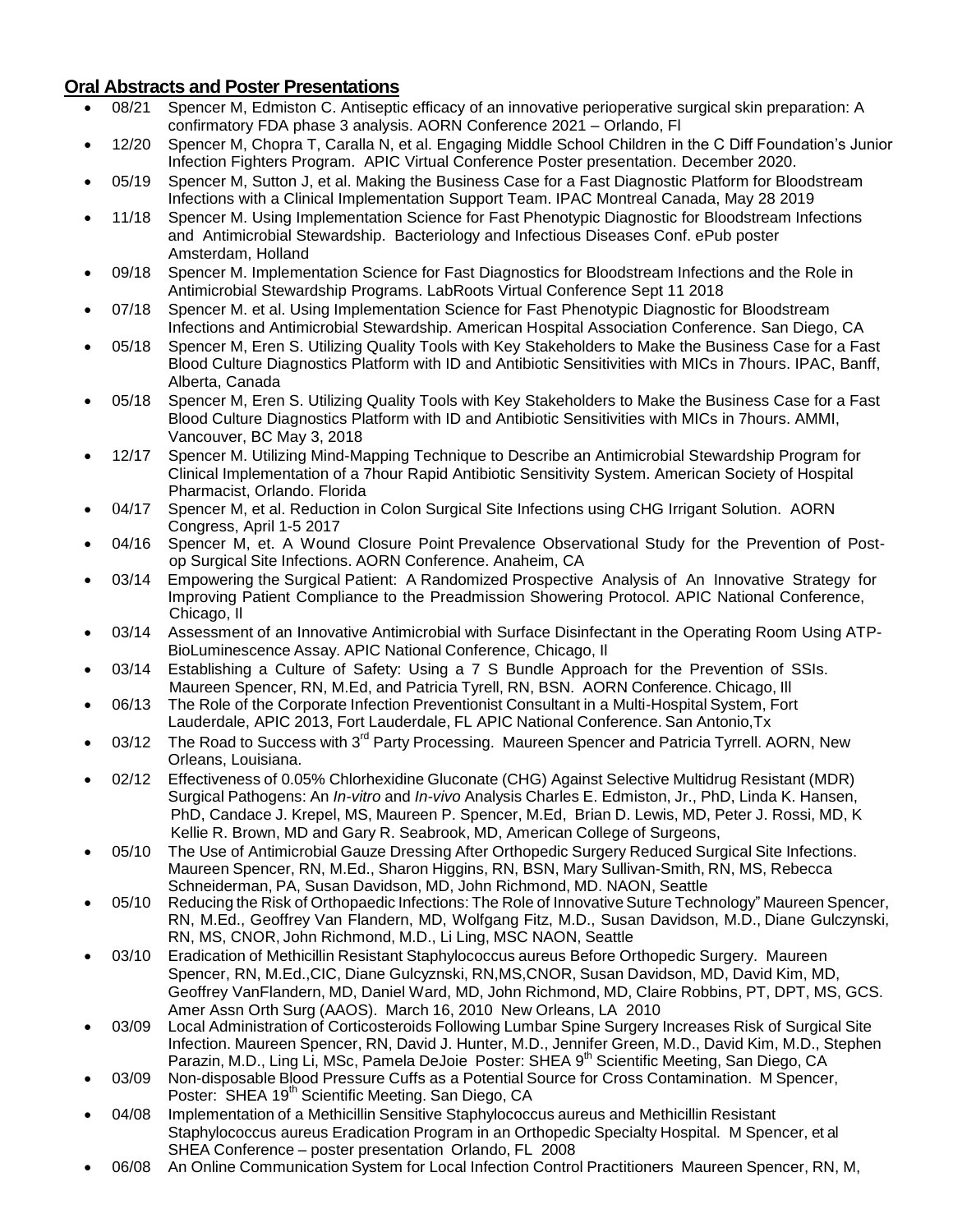Cathy Korn, RN, MPH, Tricia Lemon, RN, MPH.. APIC Annual Conference, Poster Presentation 2008

- 06/07 Implementation of a Methicillin Sensitive Staphylococcus aureus and Methicillin Resistant Staphylococcus aureus Eradication Program in an Orthopedic Specialty Hospital. M Spencer, et al. \ APIC 2007 Conference – oral presentation San Jose, CA6/07 Microbiologic Evaluation of a Silver Antimicrobial Disinfectant Spray. M Spencer, et al. APIC 2007 Conference – poster presentation –San Jose, CA 2007
- 06/07 Reduction in Possible Healthcare-Acquired Clostridium difficile infections After Implementing Control Measures M Spencer, et al. APIC 2007 Conference – oral presentation, San Jose, CA
- 06/07 Ideas for Six Creative Hand Hygiene Programs M Spencer, et al. APIC 2007 Conference poster presentation – San Jose, CA 2007
- 05/06 The Bug Beat Fair: An Innovative Infection Control Educational Campaign in An Orthopedic Specialty Hospital M Spencer, et al. NAON Annual Educational Conference, Boston, Ma.2006
- 05/06 The Use of A Silver Gauze Dressing in Spine Surgery to Reduce The Incidence of MRSA Surgical Site Infections. NAON Educational Conference, Boston, Ma.2006
- 03/06 A Multidisciplinary Team Working Toward Zero Infection Rate. AORN Annual Convention, Washington DC 2006
- 06/05 Surgical Site Surveillance in Orthopedic Surgery Using NNIS Thresholds and Standardized Infection Ratio as a Benchmarking Tool. APIC Annual Conference, Baltimore, Md. Poster Presentation 2005
- 06/05 The E=MC2 Project: Environment = Maintaining Cleanliness, A Multidisciplinary Approach to Establish a Routine Cleaning Schedule for Medical Equipment APIC Annual Conference, Baltimore, Md. Poster Presentation 2005
- 06/05 "Don't Catch the Flu Bear Blues" Educational Campaign to Increase Hand Hygiene Awareness During the Flu Vaccine Shortage in an Orthopedic Specialty Hospital. APIC Annual Conference, Baltimore 2005
- 06/04 Creative Hand Hygiene Campaign in an Orthopedic Specialty Hospital. APIC Conference, Phoenix,
- 06/95 Open versus Closed Wound Suction Devices and Risk of Aerosolization. Poster Presentation. APIC Annual Conference, Las Vegas, Nevada. 1995
- 06/95 Raine C, Viola J, Nardini J, Spencer M. New Procedures for Cleaning and Disinfection of Dialysis Machines. APIC Annual Conference, Las Vegas, Nevada. 1995 Oral presentation
- 02/95 Spencer M. Management of Delayed and Immediate Hypersensitivity Reactions in Health Care Workers with Routine Exposure to Latex Gloves. Poster Presentation. Dermatology Nurses Association. New Orleans, Louisiana.1995
- 05/94 Averbach C, Spencer M, et al. Implementation of an Algorithm for Isolation of Hospitalized Patients with Suspect Tuberculosis. 21stAnnual Educational Conference - APIC Cincinnati
- 05/94 Spencer M, et al. A Health and Safety Multi-media Educational Resource Kit to Deliver Annual Required Training to Health Care Workers. 21st Annual Educational Conference - APIC, Cincinnati
- 05/94 Spencer M, et al. Needle Protection Devices (NPD): Potential Risk of Surface Contamination During Activation. 21st Annual Educational Conference - APIC, Cincinnati, 1994, poster presentation
- 03/94 Tierney M, Spencer M, et al. Efficacy of Needlestick Reduction Devices at a Large Teaching Hospital. Society SHEA Annual Conference, Oral presentation
- 05/93 Spencer M, et al. The Effect of Education and Surgeon-Specific Feedback on Compliance with the Use of Protective Materials by Orthopaedic Surgeons and Surgical Team Members. APIC, Orlando, Florida
- 05/93 Spencer M, et al. Validity Testing of Revised Definitions of Ventilator-Related Pneumonia and Surgical Wound Infection.- APIC, Orlando, Florida, 1993 Poster
- 06/92 Spencer M, et al. Validity Testing of Generic Quality Screens for Nosocomial Infection (NI) Surveillance. APIC, San Francisco, California 1992 - Oral Presentation.
- 06/92 Atamian S, Spencer M, et al. A Combined Epidemiologic and Quality Improvement (QI) Approach to Reducing Clostridium difficile Clusters in a Large Teaching Hospital. APIC, San Francisco, CA Poster
- 05/91 Spencer M,et al.The Use of a Multi-media Kit for Mandatory Training in Infection Control in a Large Teaching APIC Nashville, Tennessee 1991 - Oral presentation.
- 05/91 Spencer M, et al. Primary Bloodstream Infection with Gram Negative Rods Due to a Contaminated Manometer Coil Used for Transducer Calibration. APIC, Nashville, Tennessee 1991 - Oral presentation.
- 05/91 Vallande N, Capanno S, Spencer M, Hopkins C: Intra-aortic Balloon Pump Transducer Study: 48 Hours vs 72 Hours Transducer Change Comparison in Post-operative Cardiac Surgical Patients APIC, Nashville, Tennessee 1991 - Poster presentation.
- 05/91 Knaub B, Atamian S, Vallande N, Spencer M, Hopkins C: Evaluation of Universal Precautions on the Incidence of MRSA, Clostridium Difficile and RSV in a Large Teaching Hospital. APIC, Nashville, Tennessee 1991 - Poster presentation.
- 05/91 Knaub B, Vallande N, Atamian S, Spencer M, Hopkins C: Leuconostoc Bacteremias: A Description of a Cluster and Attempt to Isolate the Source. APIC, Nashville, Tennessee 1991 - Oral presentation.
- 05/89 Spencer M, et al .Implementation of a Hospital-Wide Program on Universal Precautions Utilizing a Process Model of Compliance Intervention. APIC Infection Control, Reno, Nevada. 1989 Abstract -Oral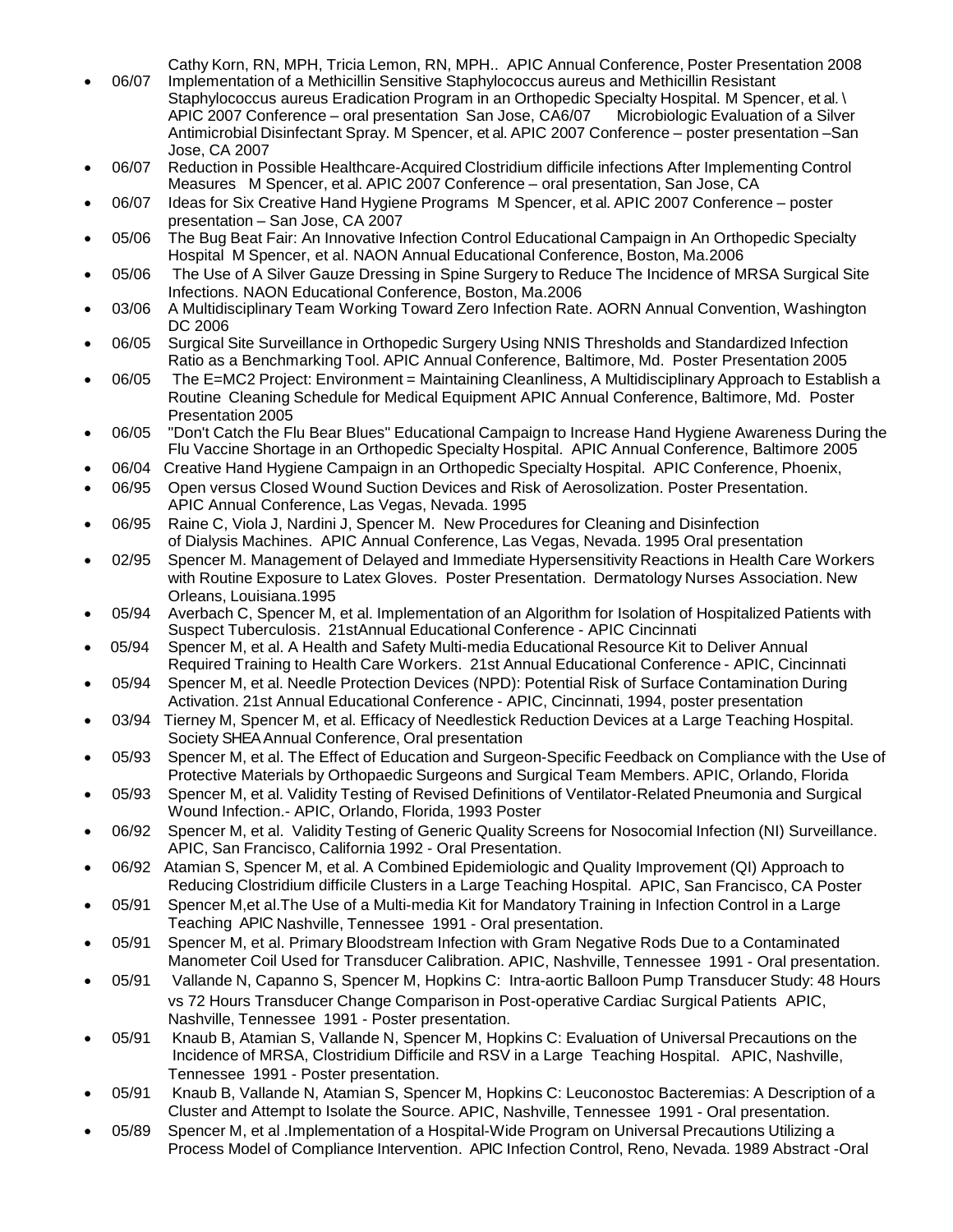• 05/89 Spencer M, et al. Unit-based Infection Control: An Integrative Approach with Staff Nurses in a Large Teaching Hospital. APIC, Reno, Nevada, 1989. Poster

### **Infection Prevention Related Chapters**

- Spencer M, Graves P, Schule R: Chapter 27- The Perioperative Suite. Hospital Infection Control. William Jarvis, MD Editor. In press 2022
- Edmiston C, Leaper D, Spencer M, et al; Chapter 36 Surgical Site Infections: Epidemiology, Pathogenesis and Mitigation. Hospital Infection Control. William Jarvis, MD, Editor. In press 2021
- Tempesta, S., Spencer, M: Nursing Implications for Hysteroscopy in an Outpatient Setting. Office Hysteroscopy. Mosby Publishers, 1996.
- Spencer M: Surgical Site Infections. in Gruendemann B.J. and Fernsebner, B. Comprehensive Perioperative Nursing.Jones and Bartlett Publishers, Boston, 1995.
- Spencer M, and Bird G: Non-Intravascular Devices and Infection Risks. *Critical Care Clinics of North America* - Mosby Publishers, December, 1995.
- Martin, M and Reichelderfer, Spencer M. APIC Guideline for Infection Prevention in Flexible Endoscopy. AJIC, February, 1994. (Spencer M - member of 1992 APIC Guidelines Endoscopy Review)

### **International Teaching/Lectures**

| 06/09/09  | Working Towards Zero Surgical Site Infection. ORNAC Conference, St John's, Canada                |
|-----------|--------------------------------------------------------------------------------------------------|
| 01/17/10  | Prevention and Control of Surgical Site Infections with Innovative Technologies. Toronto, Canada |
| 04/10/10  | Working Towards Zero Surgical SSIs. Latin America Symposium on SSIs. Buenos Aires,<br>Argentina  |
| 05/19/10  | Working Towards Zero Surgical Site Infection. Winnepeg, Canada                                   |
| 06/07/11  | Working Towards Zero Surgical Site Infection. SSI Society Conference, Istanbul, Turkey           |
| 08/28/12  | Prevention of Surgical Site Infections. Siloam Hospital, Jakarta, Indonesia                      |
| 08/28/12  | Care of the Surgical Patients to Prevent SSIs - Nursing Grand Rounds Univ Hosp Kuala Lumpur      |
| 08/30//12 | Working Towards Zero Surgical Site Infection. PPUKM (Surgical Department), Kuala Lumpur          |
| 09/01/12  | Care of the Surgical Patients to Prevent SSIs ASIORNA Conference Bangkok, Thailand               |
| 06/03/13  | Care of the Surgical Patients to Prevent SSIs - Nursing Grand Rounds. Seda Centrio Hospital,     |
|           | Cagayan, Philippines                                                                             |
| 06/01/13  | Care of the Surgical Patients to Prevent SSIs - Nursing Grand Rounds. Medical City Hospital.     |
|           | Manila, Philippines                                                                              |
| 06/21/12  | MRSA Prescreening and Elimination: New England Baptist Hospital Experience. Europe and Middle    |
|           | East Symposium. Paris, France                                                                    |
| 05/31/13  | Care of the Surgical Patients - Nursing Grand Rounds. Peninsula Hotel, Philippines               |
| 05/03/13  | Prevention of Surgical Site Infections. Siloam Hospital, Jakarta, Indonesia                      |
| 05/30/13  | Prevention of Surgical Site Infections. Hermina Hospital Group. Jakarta, Indonesia               |
| 05/29/13  | Care of the Surgical Patients - Nursing Grand Rounds. Singapore General Hospital                 |
| 05/29/13  | Prevention of Surgical Site Infections. Tan Tock Seng Hospital, Grand Rounds. Singapore          |
| 05/28/13  | Prevention of Surgical Site Infections. HUKM. Kuala Lumpur, Malaysia                             |
| 01/10/14  | ASEAN SSI E-Mentorship Program: Indonesia, Malaysia, Singapore                                   |
| 02/12/14  | Working Towards Zero Surgical Site Infection in Pediatric Surgery. BC Children's Medical Center, |
|           | Vancouver, Canada                                                                                |
| 03/05/15  | MRSA Prescreening and Elimination: New England Baptist Hospital Experience.1st European          |
|           | S. aureus & Surgical Site Infection Round Table. Vienna, Austria                                 |
| 07/04/16  | Establishing a Culture of Safety: 7 S Bundle to Work Towards Zero SSIs. Raffles Hosp. Singapore  |
| 07/03/16  | Care of the Surgical Patients – Nursing Grand Rounds. Institute Jantung Negara, Kuala Lumpur     |
| 07/02/16  | Care of the Surgical Patients - Nursing Grand Rounds. Mercure Hotel. Da Nang, Vietnam            |
| 03/04/17  | Prevention of Surgical Site Infections. SingHealth Nursing Conference. Singapore                 |
| 07/02/17  | Prevention of Surgical Site Infections. Nursing Conference. Taipei, Taiwan                       |
| 10/18/18  | Surgical Stewardship and Bundles for SSI Prevention. Asia (Malaysia, Indonesia, Singapore)       |
| 04/29/19  | Surgical Stewardship: The Perioperative Nurse's Role in Preventing Surgical Site Infections.     |
|           | Operating Room Nurses Association of Canada. Halifax, Canada                                     |
| 07/29/19  | Evidence-based Prevention of Surgical Site Infections: Introduction to the Joint Commission      |
|           | International SSI Prevention Toolkit. Global Surgical Conference, Singapore                      |
| 07/29/19  | Current Methods for Surveillance of SSIs. Asia Pacific Masters SSI Prevention Symposium          |
|           | Singapore                                                                                        |
| 07/28/19  | The Latest Practices in Surgical Site Prevention. Asia Pacific Masters SSI Prevention            |
|           | Symposium. Singapore                                                                             |
| 06/17/20  | Prevention of SSIs in C Sections. Webinar for New Zealand and Australia Obstetricians - webinar  |
| 06/23/20  | Surgical Stewardship: The Perioperative Nurse's Role in Preventing SSIs. ACORN Conference.       |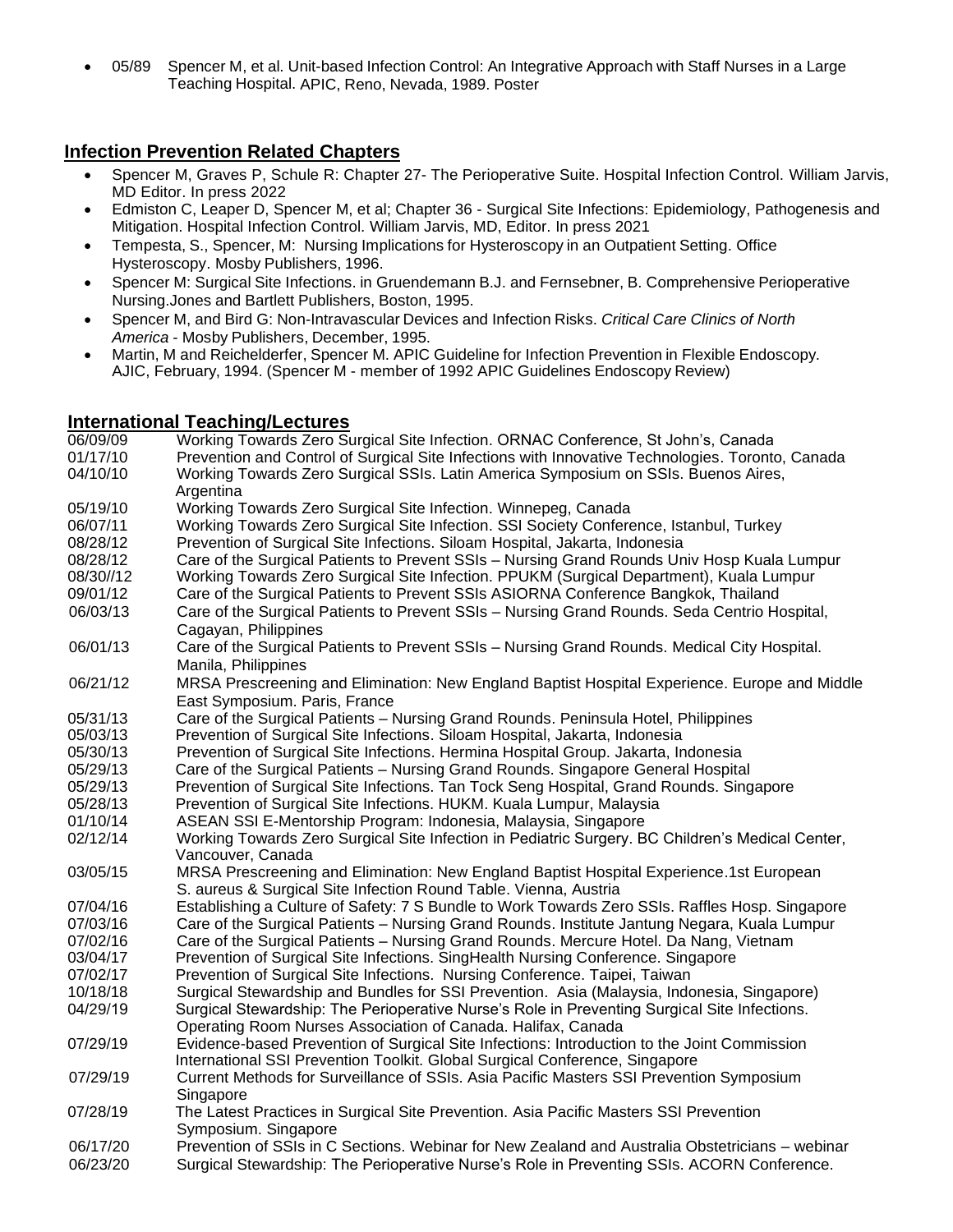Sydney, Australia - webinar 08/26/20 Surgical Stewardship for Prevention of SSIs. SSI Symposium, China – webinar 05/29/21 The Perioperative Nurse's Role in SSI Prevention. EORNA. Netherland - Virtual Conference

#### **Recent Lectures/Symposiums**

#### **2022**

- 2/23/22 Surgical Stewardship for Prevention of SSIs. UCLA Medical Center, CA Webinar
- 1/19/22 Surgical Stewardship for Prevention of SSIs. Pomona Valley Hospital Medical Center, CA Webinar

#### **2021**

- 12/15/21 Everything You Need to Know About COVID Vaccine in Correctional Institutes. Commonwealth Medicine. Webinar 12/14/21 Infection Control Basics for Assisted Living Facilities. MA-ALA Webinar 12/1/21 Surgical Stewardship for Prevention of SSIs. Lompac Hospital, CA Webinar Surgical Stewardship for Prevention of SSIs. Fountain Valley Hospital, CA Webinar 11/11/21 Surgical Stewardship for Prevention of SSIs. Best Practices in OR Nursing Excellence: Leaders Course. Columbus, Ohio 11/10/21 Surgical Stewardship for Prevention of SSIs. HOAG Institute, Irvine, CA Webinar 11/9/21 Standardizing Post-op Dressings to Prevent SSI. AORN Central Valley Chapter, CA Webinar 11/5/21 Infection Control in the Home for C diff Patients. C Diff Foundation. Webinar 11/5/21 Air Quality: The Prevention Imperative. New Hampshire IP Network, Concord, NH<br>11/4/21 Air Quality: The Prevention Imperative. APIC Chicago Chapter. Webinar Air Quality: The Prevention Imperative. APIC Chicago Chapter. Webinar 11/3/21 Air Quality: The Prevention Imperative. APIC Central Illinois Chapter. Webinar 10/21/21 Air Quality: The Prevention Imperative. OR Manager Conference. Chicago 10/13/21 Everything You Want to Know About COVID Vaccine. Mass Correctional Officers. webinar 09/14/21 Air Quality: The Prevention Imperative. AORN Chapter, Central Valley, California.<br>09/08/21 Air Quality: The Prevention Imperative. APIC Florida Infection Control Chapter. Ta Air Quality: The Prevention Imperative. APIC Florida Infection Control Chapter. Tampa, Fl. 08/09/21 Temperature-controlled Air Flow Technology for the Operating Room: Opportunity for Reduction in Surgical Site Infection. AORN Conference. Orlando, Fl 06/17/21 Best Practices in Infection Prevention for Domestic and Sexual Abuse Programs, MA-DPH 05/15/21 Surgical Stewardship for Prevention of SSIs. OSCPN. Oregon, CA - Virtual Conference 05/13/21 Fighting Cross Contamination with PPE and Surgical Helmet System. Webinar. Stryker<br>05/12/21 Surgical Stewardship for Prevention of SSIs. APIC San Diego Chapter - Virtual Confere Surgical Stewardship for Prevention of SSIs. APIC San Diego Chapter - Virtual Conference 04/0921 Air Quality: The Prevention Imperative. Webinar recording. Aerobiotix 03/30//21 Best Practices in Infection Control Management of SARS-CoV-2. Mass Assn Residential Care Homes. Webinar 03/24/21 Surgical Stewardship for Prevention of SSIs. Rochester General Hospital. Webinar 03/05/21 Air Quality: The Prevention Imperative. APIC Florida. Webinar 02/25/21 Air Transmission of COVID-19. Mass Assisted Living Association, Webinar 02/18/21 Surgical Stewardship for Prevention of SSIs. Suburban Medical Center, Bethesda, MD - webinar 02/15/21 Surgical Stewardship for Prevention of SSIs. Dallas Children's Medical Center - webinar 01/28/21 Leadership in Needlestick Injury (NSI) Prevention for COVID-19 Vaccine Delivery and Beyond, Webinar, Cardinal Health 01/27/21 Surgical Stewardship for Prevention of SSIs. Ojai Valley Medical Hospital, Ojai, CA<br>01/26/21 Applying Infection Control Basics in Congregate Care Settings. Executive Office of Applying Infection Control Basics in Congregate Care Settings. Executive Office of Human Health and Services, Recorded Webinar 01/22/21 Surgical Stewardship for Prevention of SSIs. Tennessee Valley HC System, Nashville - webinar 01/20/21 Surgical Stewardship for Prevention of SSIs. AACN Three Rivers Chapter - webinar<br>01/06/21 Surgical Stewardship for Prevention of SSIs. Waterloo Medical Center. IP Departme Surgical Stewardship for Prevention of SSIs. Waterloo Medical Center, IP Department – webinar **2020** Surgical Stewardship for Prevention of SSIs. APIC Washington Chapter - webinar 12/11/2020 Engaging Middle School Children in the C Diff Foundation's Junior Infection Fighters Program. APIC Annual Virtual Conference, Poster Presentation – webinar Surgical Stewardship for Prevention of SSIs. AORN Florida Chapter - webinar 11/16/2020 Surgical Stewardship for Prevention of SSIs. AORN Reno Chapter - webinar Engaging Middle School Children in the C Diff Foundation's Junior Infection Fighters Program. C Difficile Virtual Conference - webinar 11/14/2020 Surgical Stewardship for Prevention of SSIs. APIC South Florida Chapter - webinar
- 11//12/2020 Surgical Stewardship for Prevention of SSIs. Suburban Hospital, Bethesda, MD webinar
- 11/10/2020 Surgical Implant Infection: The Prevention Imperative. Webinar recording ,Aerobiotix
- 11/3/2020 Surgical Stewardship for Prevention of SSIs. APIC Inland Empire Chapter webinar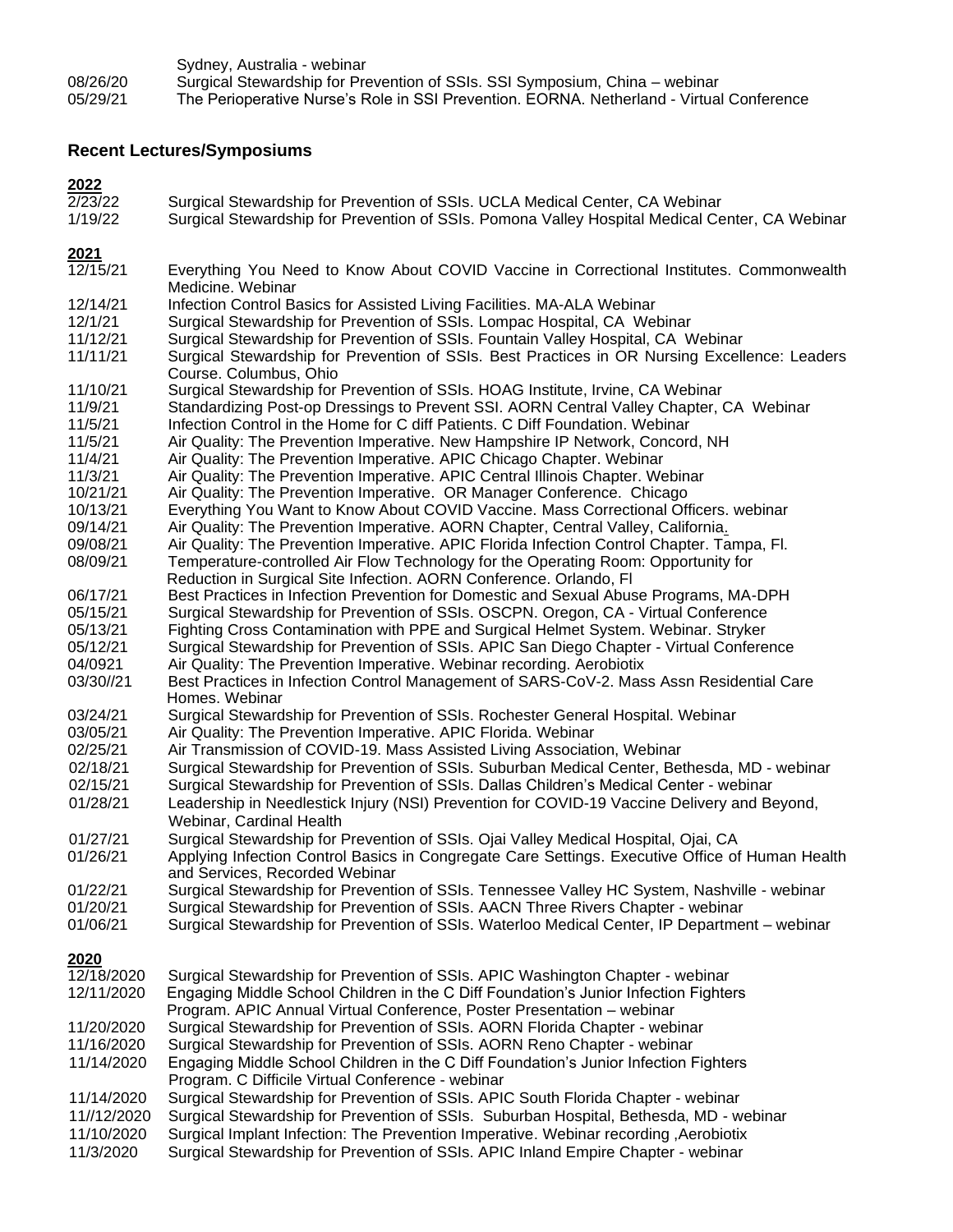| 10/15/2020                                  | Surgical Stewardship for Prevention of SSIs. ACORN (Australia) Virtual Conference                                                                                                                                                                                                                                                                                                                                      |
|---------------------------------------------|------------------------------------------------------------------------------------------------------------------------------------------------------------------------------------------------------------------------------------------------------------------------------------------------------------------------------------------------------------------------------------------------------------------------|
| 10/7/2020                                   | Surgical Stewardship for Prevention of SSIs. AORN San Francisco Chapter - webinar                                                                                                                                                                                                                                                                                                                                      |
| 09/25/2020                                  | Surgical Stewardship for Prevention of SSIs. The Orthopedic Hospital, Fort Wayne, IN - webinar                                                                                                                                                                                                                                                                                                                         |
| 09/18/2020                                  | Surgical Stewardship for Prevention of SSIs. APIC Chapter, Portland Maine - webinar                                                                                                                                                                                                                                                                                                                                    |
| 09/17/2020                                  | Surveillance for COVID-19 Cases. Webinar Recording, Metrex                                                                                                                                                                                                                                                                                                                                                             |
| 09/10/2020                                  | Surgical Stewardship for Prevention of SSIs. Wound Closure Academy, Ethicon - webinar                                                                                                                                                                                                                                                                                                                                  |
| 09/03/2020                                  | Surgical Implant Infection: The Prevention Imperative. Webinar recording , Aerobiotix                                                                                                                                                                                                                                                                                                                                  |
| 08/19/2020                                  | COVID-19 and Laboratory Services. Recorded webinar, Ansell, Inc.                                                                                                                                                                                                                                                                                                                                                       |
| 05/29/2020                                  | Application of Technology During the Current COVID-19 Pandemic. Webinar, Siemens                                                                                                                                                                                                                                                                                                                                       |
| 04/24/2020                                  | SSIs from a Patient's Perspective. Panel Discussion. Ethicon, NJ - webinar                                                                                                                                                                                                                                                                                                                                             |
| 03/18/2020                                  | Corona Virus 2019 (COVID-19), Recorded webinar, Premier                                                                                                                                                                                                                                                                                                                                                                |
| 03/22/2020                                  | Corona Virus 2019 (COVID-19), Healthy Living Guide - Webinar                                                                                                                                                                                                                                                                                                                                                           |
| 03/14/2020                                  | Corona Virus 2019 (COVID-19), Old Bridge Villages Community, Fort Myers, Florida                                                                                                                                                                                                                                                                                                                                       |
| 01/28/2020                                  | Surgical Implant Infection: The Prevention Imperative. Hospital and Healthcare System of PA.                                                                                                                                                                                                                                                                                                                           |
| 01/17/2020                                  | Fast Diagnostics for BSIs and Sepsis Care. APIC Fresno Chapter, Fresno. CA                                                                                                                                                                                                                                                                                                                                             |
| 2019                                        | The Latest Practices in Surgical Site Prevention. OR Nurse Executive Leaders Conf, Cincinnati                                                                                                                                                                                                                                                                                                                          |
| 11/19/19                                    | Fast Diagnostics for BSIs and Sepsis Care. APIC Southern Nevada, Las Vegas, NV                                                                                                                                                                                                                                                                                                                                         |
| 11/15/19                                    | The Latest Practices in Surgical Site Prevention. Hoag Orthopedic Institute, Irvine, CA                                                                                                                                                                                                                                                                                                                                |
| 11/14/19                                    | Fast Diagnostics for BSIs and Sepsis Care. APIC Orange County, CA                                                                                                                                                                                                                                                                                                                                                      |
| 11/12/19                                    | Fast Diagnostics for BSIs and Sepsis Care. APIC Smoky Mountain, Pigeon Ford, TN                                                                                                                                                                                                                                                                                                                                        |
| 11/8/19                                     | Sepsis and Antibiotic Side Effects. Clostridiodes Difficile Foundation Conference, St Louis, MO                                                                                                                                                                                                                                                                                                                        |
| 11/6/19                                     | The Latest Practices in Surgical Site Prevention. OR Nurse Executive Leaders Conf. Chicago, Il                                                                                                                                                                                                                                                                                                                         |
| 10/16/19                                    | Quality tools and templates for Surgical Stewardship Program. OR Nurse Executives, Chicago                                                                                                                                                                                                                                                                                                                             |
| 10/16/19                                    | Fast Diagnostics for BSIs and Sepsis Care. Florida IP Chapter Conference, Tampa, FI                                                                                                                                                                                                                                                                                                                                    |
| 9/1/19                                      | Surgical Implant Infection: The Prevention Imperative. APIC Conference, Philadelphia, PA                                                                                                                                                                                                                                                                                                                               |
| 6/14/19                                     | Focusing on Healthy Skin: Its Key Role in Preventing Infection. APIC Conference, Philadelphia                                                                                                                                                                                                                                                                                                                          |
| 6/13/19                                     | Expansion of Common SSI Prevention Bundles: Innovative Approaches and Technologies,                                                                                                                                                                                                                                                                                                                                    |
| 6/12/19                                     | APIC Conference, Philadelphia, PA                                                                                                                                                                                                                                                                                                                                                                                      |
| 5/14/19                                     | Prevention of Surgical Site Infections-OR Nurse Executive Leaders Conference. Raynham, MA                                                                                                                                                                                                                                                                                                                              |
| 4/17/19                                     | Quality Improvement in Surgical Settings: Perioperative Standardization. Webinar 2019                                                                                                                                                                                                                                                                                                                                  |
| 4/11/19                                     | Reduction in Colon Surgical Site Infections using CHG Irrigant Solution. APIC-NE Springfield, MA                                                                                                                                                                                                                                                                                                                       |
| 4/8/19                                      | Surgical Stewardship for Prevention of SSIs. AORN. Nashville, TN                                                                                                                                                                                                                                                                                                                                                       |
| 2/13/19                                     | Fast Diagnostics for BSIs and Sepsis Care. APIC San Francisco Chapter, CA                                                                                                                                                                                                                                                                                                                                              |
| 2018                                        | Fast Diagnostics for BSIs and Sepsis Care. Sepsis Alliance Coordinator Network Webinar                                                                                                                                                                                                                                                                                                                                 |
| 11/19/18                                    | Fast Diagnostics for Bloodstream Infections and Sepsis Care. APIC Las Vegas. NV                                                                                                                                                                                                                                                                                                                                        |
| 11/16/18                                    | Clostridium Difficile and Sepsis. C Diff Foundation Conference Philadelphia, PA                                                                                                                                                                                                                                                                                                                                        |
| 11/8-9/18                                   | Prevention of Surgical Site Infections. APIC Chapter, Phoenix, AZ                                                                                                                                                                                                                                                                                                                                                      |
| 10/26/18                                    | Communicating with the C Suite for Infection Prevention Projects. Georgia IP Network Conf, GA                                                                                                                                                                                                                                                                                                                          |
| 10/25/18                                    | Prevention of Surgical Site Infections. Surgical Grand Rounds Ann Arbor Michigan                                                                                                                                                                                                                                                                                                                                       |
| 10/18/18                                    | Accelerate Pheno BC Kit Presentation Florida Infection Prevention and Control Tampa, FL                                                                                                                                                                                                                                                                                                                                |
| 9/13/18                                     | Air Contamination and SSI Risk in Implant Procedures. APIC Utah Chapter, Salt Lake City, UT                                                                                                                                                                                                                                                                                                                            |
| 8/16/18                                     | The Key to Preventing Clostridium Difficile. C Diff Foundation Radio Podcast                                                                                                                                                                                                                                                                                                                                           |
| 8/14/18                                     | Using Implementation Science for Fast Phenotypic Diagnostic for Bloodstream Infections and                                                                                                                                                                                                                                                                                                                             |
| 7/26/18                                     | Antimicrobial Stewardship. American Hosp Assn. San Diego, CA Poster Presentation                                                                                                                                                                                                                                                                                                                                       |
| 6/30/18                                     | A Bundled Approach to Preventing Surgical Site Infections. Ethicon Institute Raynham, MA                                                                                                                                                                                                                                                                                                                               |
| 6/15/18                                     | Air Contamination and SSI Risk in Implant Procedures. APIC National Conference, Minneapolis                                                                                                                                                                                                                                                                                                                            |
| 6/14/18                                     | Molecular Diagnostics for Blood Cultures and the Role of the IP in Antimicrobial Stewardship                                                                                                                                                                                                                                                                                                                           |
| 4/4/18                                      | Prevention of Surgical Site Infections. Washington State Hospital Association, Seattle, WA                                                                                                                                                                                                                                                                                                                             |
| 3/21/18                                     | Prevention of Surgical Site Infections. APIC Pittsburgh, PA                                                                                                                                                                                                                                                                                                                                                            |
| 3/16/18                                     | Air Contamination and SSI Risk in Implant Procedures. APIC Mile High Denver, CO                                                                                                                                                                                                                                                                                                                                        |
| 2/12/18                                     | IC Training and CIC Prep Course, APIC Boise, ID (3 day training)                                                                                                                                                                                                                                                                                                                                                       |
| 1/9/18                                      | Molecular Diagnostics for Blood Cultures and the Role of the IP in Antimicrobial Stewardship.                                                                                                                                                                                                                                                                                                                          |
| 2017                                        | APIC Tri-Valley, Orange County, CA                                                                                                                                                                                                                                                                                                                                                                                     |
| 12/18/17<br>12/12/17<br>11/10/17<br>11/3/17 | Prevention of Surgical Site Infections. Medical Univ of South Carolina. Charleston, SC<br>Prevention of Surgical Site Infections. Northside Medical Center, Atlanta, GA<br>Clostridium difficile through the Eyes of an Infection Preventionist. C Diff Foundation Conference,<br>Las Vegas, NV<br>Molecular Diagnostics for Blood Cultures and the Role of the IP in Antimicrobial Stewardship.<br>APIC Rochester, NY |